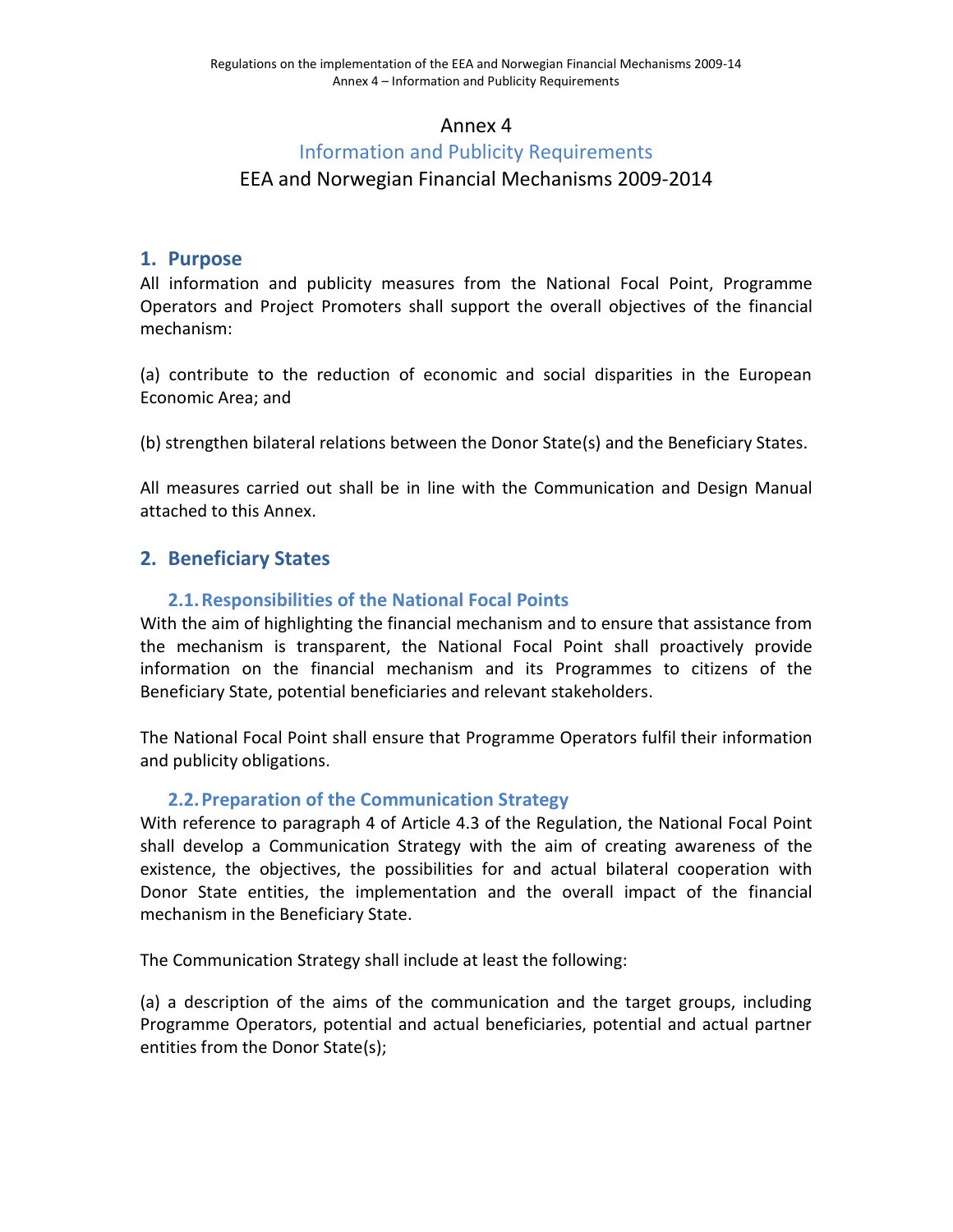(b) the strategy, means and content of the information and publicity measures, having regard to the added value and impact of assistance from the financial mechanism at national, regional and local levels, and within the supported sectors;

(c) at least three major information activities on progress in and impact from the financial mechanism, such as a seminar or a conference with stakeholders, a press conference or press event, including;

- i. a major information activity publicising the launch of the financial mechanism, presenting the objectives of the financial mechanism, the Programme areas and the possibilities for and actual cooperation with Donor State entities; and
- ii. a major closing event publicising the impact of the financial mechanism and its Programmes, including the bilateral cooperation with Donor State entities.

(d) a website dedicated to the financial mechanism(s) in the Beneficiary State, including the following information in the language(s) of the Beneficiary State and in English:

- i. information on the overall objectives of the financial mechanism(s);
- ii. information on bilateral cooperation with Donor State(s);
- iii. information on all Programmes;
- iv. information on impact from the financial mechanism support;
- v. an overview of open calls under the Programmes;
- vi. relevant documents, including Strategic Reports and minutes from Annual meetings;
- vii. a link to the website of the financial mechanisms [link];
- viii. links to all Programme websites;
- ix. links to websites of other relevant institutions;
- x. contact information.

(e) information on the administrative departments or bodies responsible for implementation of the information and publicity measures, including a contact person; and

(f) an indication of how the information and publicity measures are to be evaluated in terms of visibility and awareness of the financial mechanism(s), its objectives and impact, supported Programmes and of the role played by the Donor State(s).

## **2.3.Review of the Communication Strategy**

The National Focal Point shall submit the Communication Strategy to the Financial Mechanism Committee (FMC) within four months of the date of last signature of the Memorandum of Understanding.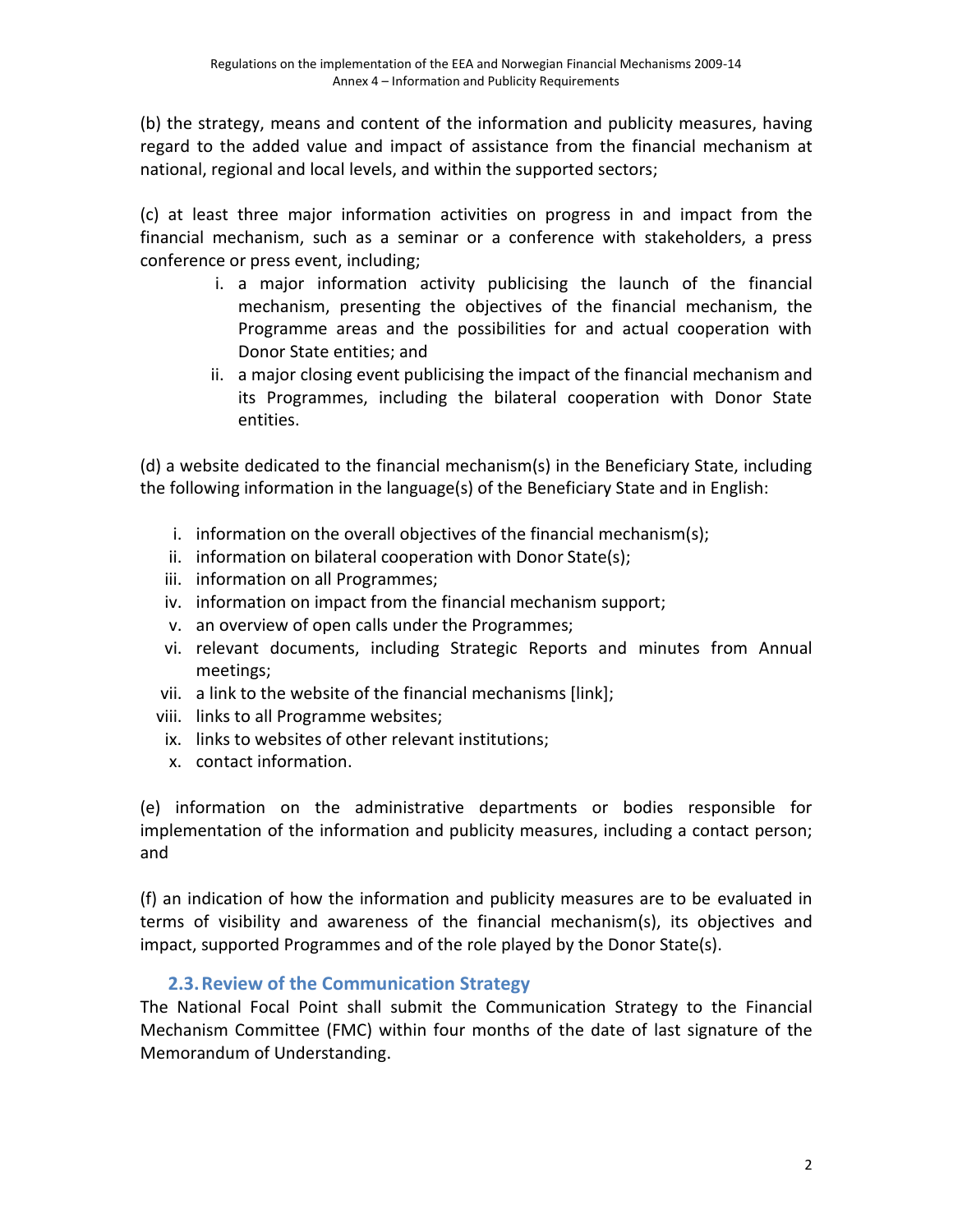In the absence of comments made by the FMC within two months of the receipt of the Communication Strategy, the strategy shall be deemed to be accepted. If the FMC sends comments within two months of receipt of the Communication Strategy, the National Focal Point shall within one month send a revised Communication Strategy to the FMC.

In the absence of further comments by the FMC within one month of submission of a revised Communication Strategy, the plan shall be deemed to be accepted.

The National Focal Point shall commence information and publicity activities, where relevant, even in the absence of the final version of the Communication Strategy.

The need to amend the Communication Strategy shall be assessed as new Programmes are approved and in the Strategic Report, ref. section 2.4 of this document. The amended Communication Strategy shall be submitted to the FMC for comments.

## **2.4.Implementation and monitoring of the Communication Strategy**

The National Focal Point shall ensure that the information and publicity measures are implemented in accordance with the Communication Strategy and that they aim to reach the widest possible audience, including key stakeholders at the appropriate territorial levels.

The National Focal Point shall inform the Monitoring Committee of the following:

- (a) the Communication Strategy and progress in its implementation;
- (b) information and publicity measures carried out;
- (c) the means of communication used; and
- (d) results achieved in awareness raising and ensuring transparency.

The implementation of the Communication Strategy shall be described in the Strategic Report, ref. Annex 3.

Organisers of information events such as conferences, seminars, fairs and exhibitions in connection with the implementation of the financial mechanism, its Programmes and projects shall undertake to make explicit and visible the support of the financial mechanism.

The National Focal Point shall inform the FMC in advance of any major information activities in order to provide the FMC the opportunity of participating.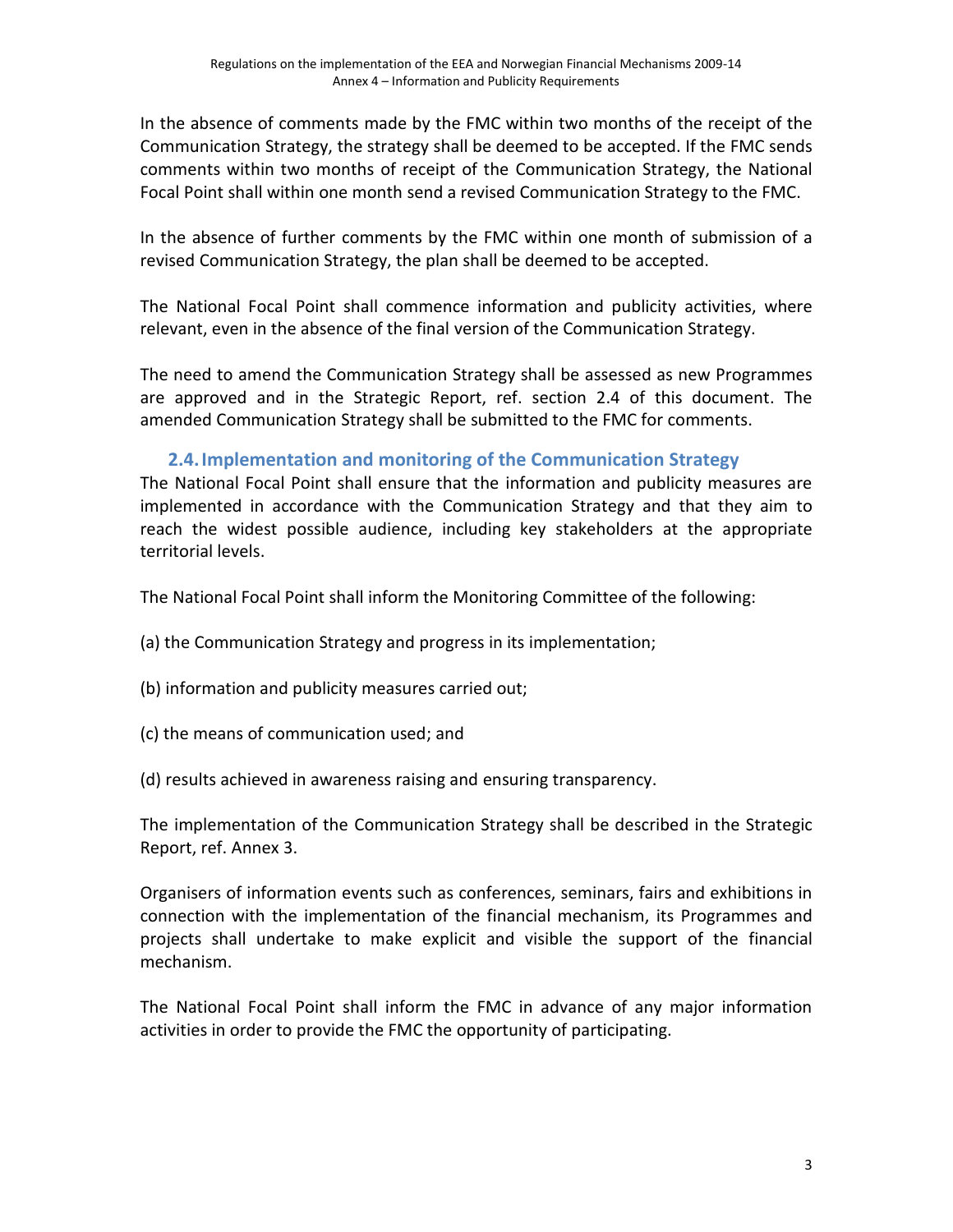# **3. PROGRAMME OPERATORS**

## **3.1.Responsibilities of the Programme Operator**

With the aim of highlighting the financial mechanism and of ensuring that assistance from the mechanism is transparent, the Programme Operator shall provide information on the Programme and the financial mechanism to citizens of the Beneficiary State, potential beneficiaries and relevant stakeholders. The Programme Operator shall develop and implement the Communication Plan as described below.

The Programme Operator shall ensure that Project Promoters fulfil their information and publicity obligations.

## **3.2.Preparation of the Communication Plan**

Each Programme Operator shall include a Communication Plan in its Programme proposal, ref. subparagraph (a) of Article 4.7.2 of the Regulation.

The Communication Plan shall aim to create awareness of the existence, the objectives, the possibilities for and actual bilateral cooperation with Donor State entities, the implementation and the overall impact of support from the financial mechanism through the Programme.

The Communication Plan shall include at least the following:

(a) a description of the aims of the communication and the target groups, including potential and actual beneficiaries, potential and actual partner entities from the Donor State(s);

(b) the strategy and content of the information and publicity measures, including activities, communication tools and timeframe, having regard to the added value and impact of the financial mechanism's assistance at national, regional and local levels, and within the supported sector(s);

(c) information on at least two major information activities on progress in and impact from the Programme and the financial mechanism, such as a seminar or a conference with stakeholders, a press conference or press event;

(d) information on a website dedicated to the Programme, including the following information in the language(s) of the Beneficiary State and in English:

- i. information on the Programme and the financial mechanism;
- ii. an overview of open calls, including documents pertaining to the open calls;
- iii. information on selection criteria, procedures and deadlines;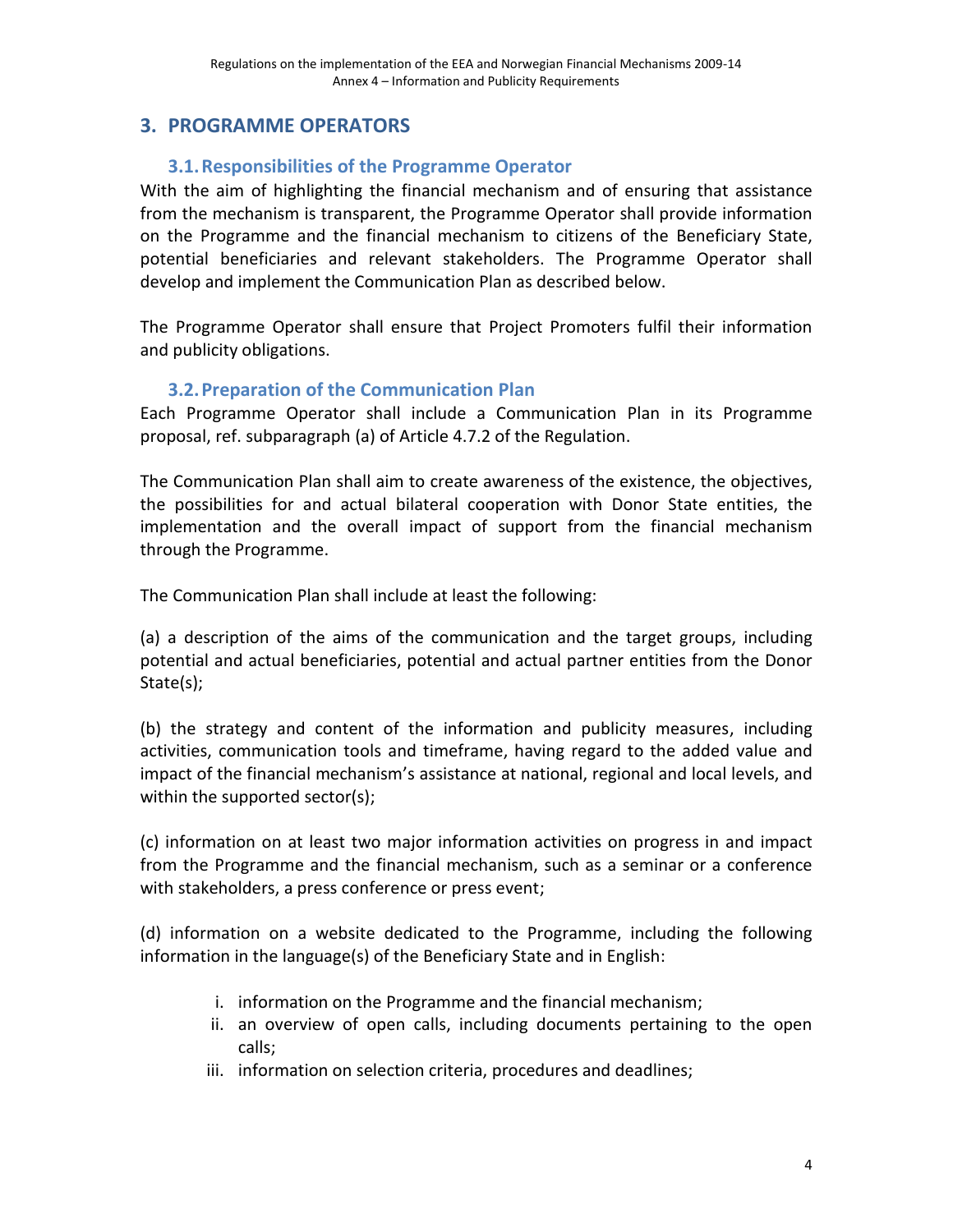- iv. information on all funded projects, including contact information, a description of the projects and their duration, the amount of funding allocated to the projects and information on cooperation with Donor State entities;
- v. information on impact from the Programme and financial mechanism support;
- vi. relevant documents, including the annual programme reports and the final programme report;
- vii. a link to the website of the financial mechanisms [link];
- viii. a link to the website of the financial mechanism(s) in the Beneficiary State;
- ix. links to websites of donor programme partners and other relevant institutions; and
- x. contact information.

(e) information on the administrative departments or bodies responsible for implementation of the information and publicity measures, including a contact person; and

(f) an indication of how the information and publicity measures are to be evaluated in terms of visibility and awareness of the Programme, the financial mechanism, their objectives and impact, and the role of the Donor State(s).

#### **3.3.Implementation of the Communication Plan**

The Programme Operator shall ensure that the information and publicity measures are implemented in accordance with the Communication Plan and that they aim to reach the widest possible audience, including key stakeholders at the appropriate territorial level(s).

The Programme Operator shall provide potential beneficiaries with clear and detailed information on at least the following:

- i) the calls for proposals;
- ii) the conditions of eligibility to be met in order to qualify for financing under the Programme and each open call;
- iii) a description of the procedures for examining applications for funding and of the time periods involved;
- iv) the criteria for selecting the projects to be financed;
- v) the selection procedures and decision-making structure;
- vi) the objective of and possibilities for networking and bilateral cooperation with entities from the Donor State(s);
- vii) the contacts at national, regional or local level who can provide information on the Programme and available funding; and
- viii) that acceptance of funding is also an acceptance of disclosure of summary project information and contact details.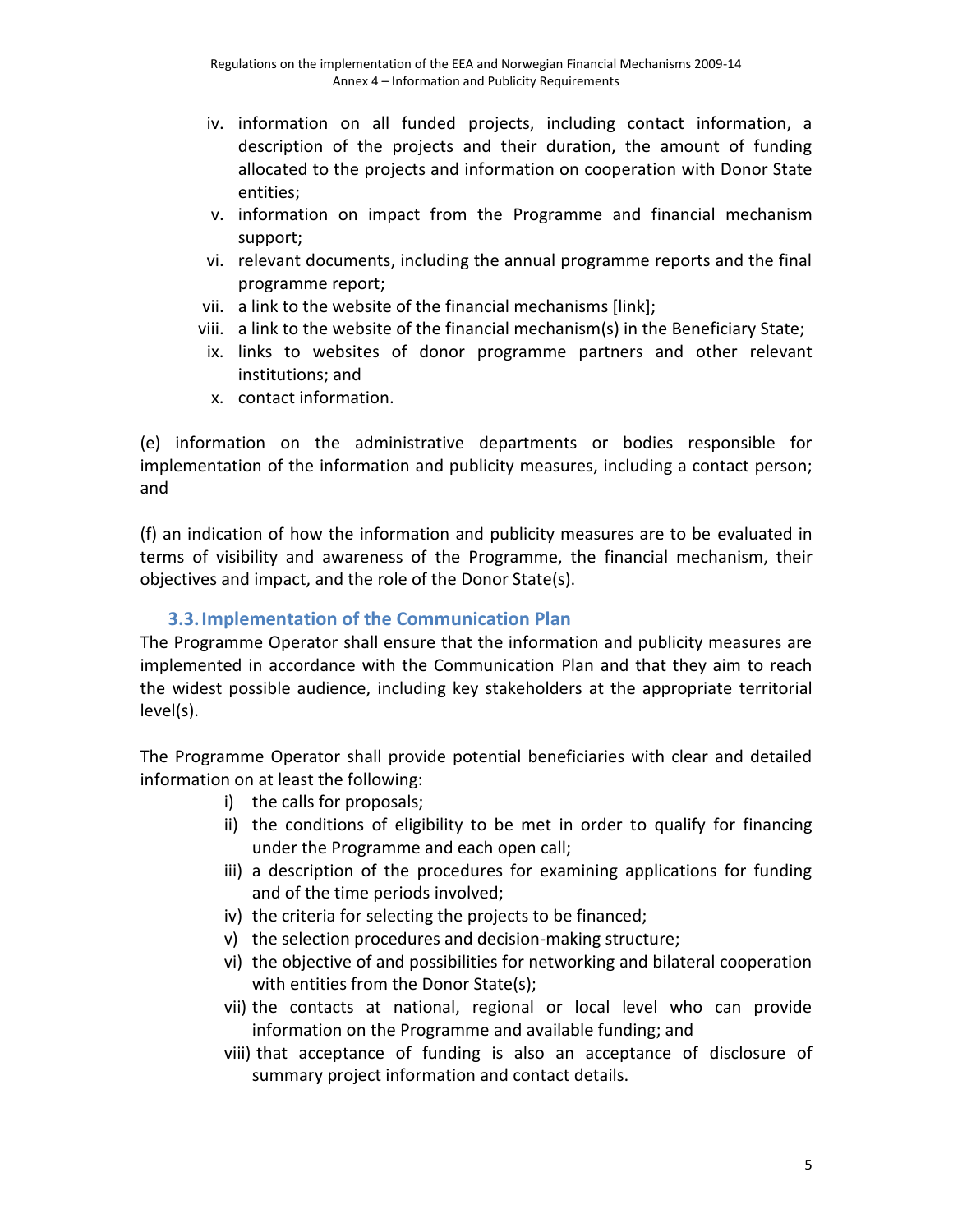In accordance with national laws and practices, the Programme Operator shall involve relevant entities that can widely disseminate the information listed above in information and publicity measures. Such entities include:

- i) national, regional and local authorities;
- ii) development agencies;
- iii) trade, professional and business associations;
- iv) economic and social partners;
- v) non-governmental organisations;
- vi) educational institutions;
- vii) information centres on Europe; and / or
- viii) embassies and other representatives of the Donor State(s).

The Programme Operator shall inform the FMC of any open calls and forward the open call documents in English at the latest two weeks before they are launched, in order for this information to be published on the website of the financial mechanisms [link].

Organisers of information events such as conferences, seminars, fairs and exhibitions in connection with implementation of the financial mechanism, its Programmes and projects shall undertake to make explicit and visible the support of the financial mechanism.

The Programme Operator shall inform the FMC in advance of any major information activities in order for the FMC to participate.

## **4. PROJECT PROMOTERS**

#### **4.1.Responsibilities of the Project Promoter**

With the aim of highlighting the role of the financial mechanism and to ensure that assistance from the mechanism is transparent, the Project Promoter shall provide information on the project to the widest possible audience at the appropriate national, regional and/or local levels, including relevant stakeholders. The Project Promoter shall develop and implement the Publicity Plan as described below.

#### **4.2.Preparation of the Publicity Plan**

Potential beneficiaries shall include a Publicity Plan in their project application, with the aim of creating awareness of the existence, the objectives, any bilateral cooperation with Donor State entities, the implementation and the impact of support from the financial mechanism to the project, in accordance with subparagraph (l) of Article 5.3.1 of the Regulation.

The Publicity Plan shall include at least the following:

(a) the aims and target groups, including stakeholders on a national, regional and/or local levels and the public;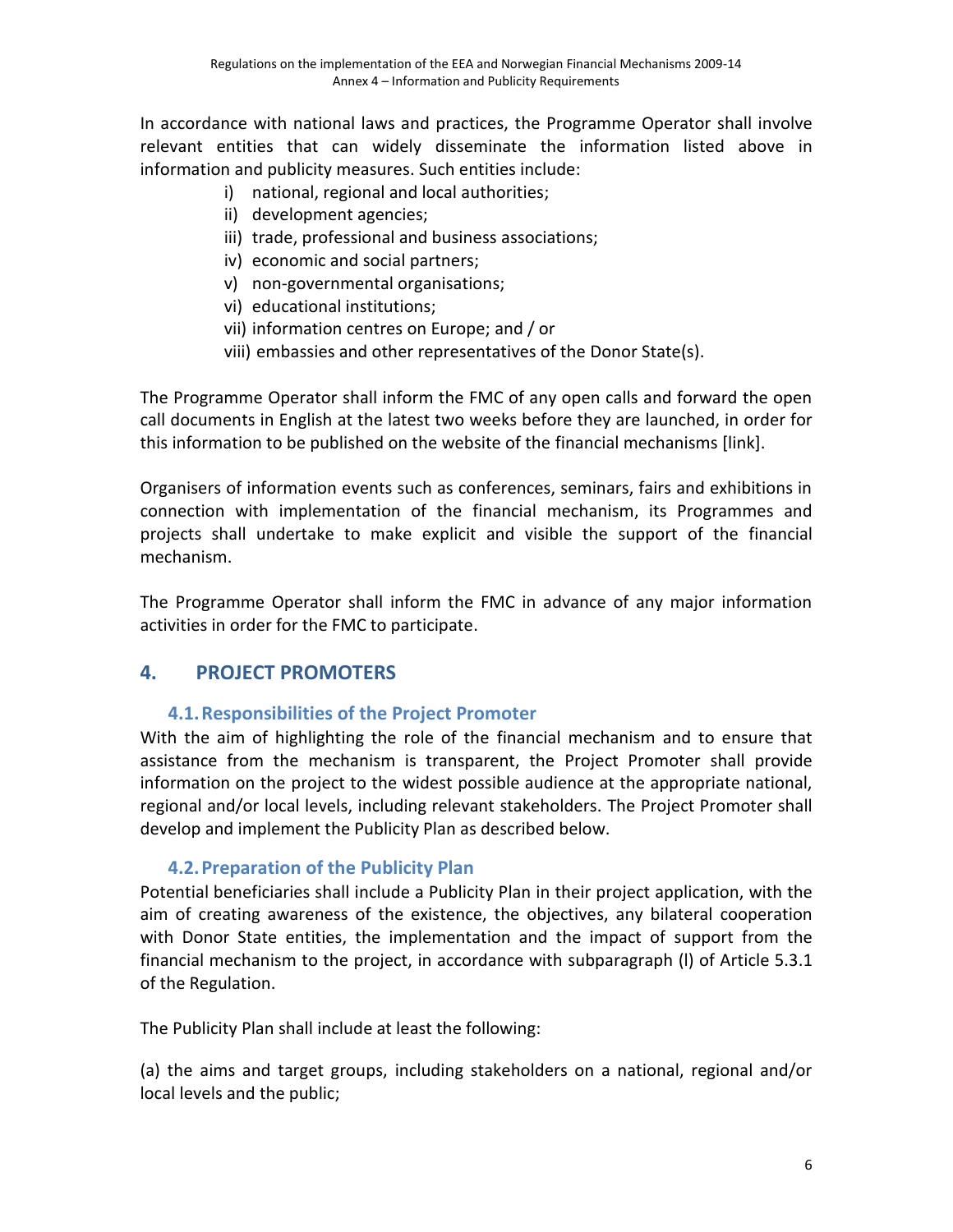(b) the strategy and content of the information and publicity measures, including activities, communication tools and timeframe, having regard to the added value and impact of financial mechanism funding;

(c) at least three information activities on progress, achievements and results in the project, such as a seminar or a conference with stakeholders, a press conference or press event, including a launch activity and/or a closing activity for the project; for projects whose grant size is less than € 500,000, two information activities are sufficient;

(d) measures for making information on the project available on the internet, either through a dedicated website or through dedicated web pages on an existing website:

- i. all Project Promoters shall seek solutions to have regularly updated project information available on the web, both in the language(s) of the Beneficiary State and in English;
- ii. all projects receiving a minimum of  $€$  50,000 in financial mechanism support shall have dedicated project web pages; and
- iii. all projects receiving a minimum of € 150,000 in financial mechanism support and/or having a donor project partner shall have dedicated project web pages with information in English;

(e) information on the web shall include information about the project, its progress, achievements and results, the cooperation with Donor State entities, pictures, contact information and a clear reference to the Programme and the financial mechanism;

(f) information on the administrative departments or bodies responsible for implementation of the information and publicity measures, including a contact person; and

(g) an indication of how the information and publicity measures are to be evaluated in terms of visibility and awareness of the project and the financial mechanism, their objectives and impact, and the role of the Donor State(s).

## **4.3.Implementation of the Publicity Plan**

The Project Promoter shall ensure that the information and publicity measures are implemented in accordance with the Publicity Plan and that they aim to reach the widest possible audience, including key stakeholders at the appropriate territorial level(s).

Organisers of information events such as conferences, seminars, fairs and exhibitions in connection with implementation of the financial mechanism, its Programmes and projects shall undertake to make explicit and visible the support of the financial mechanism.